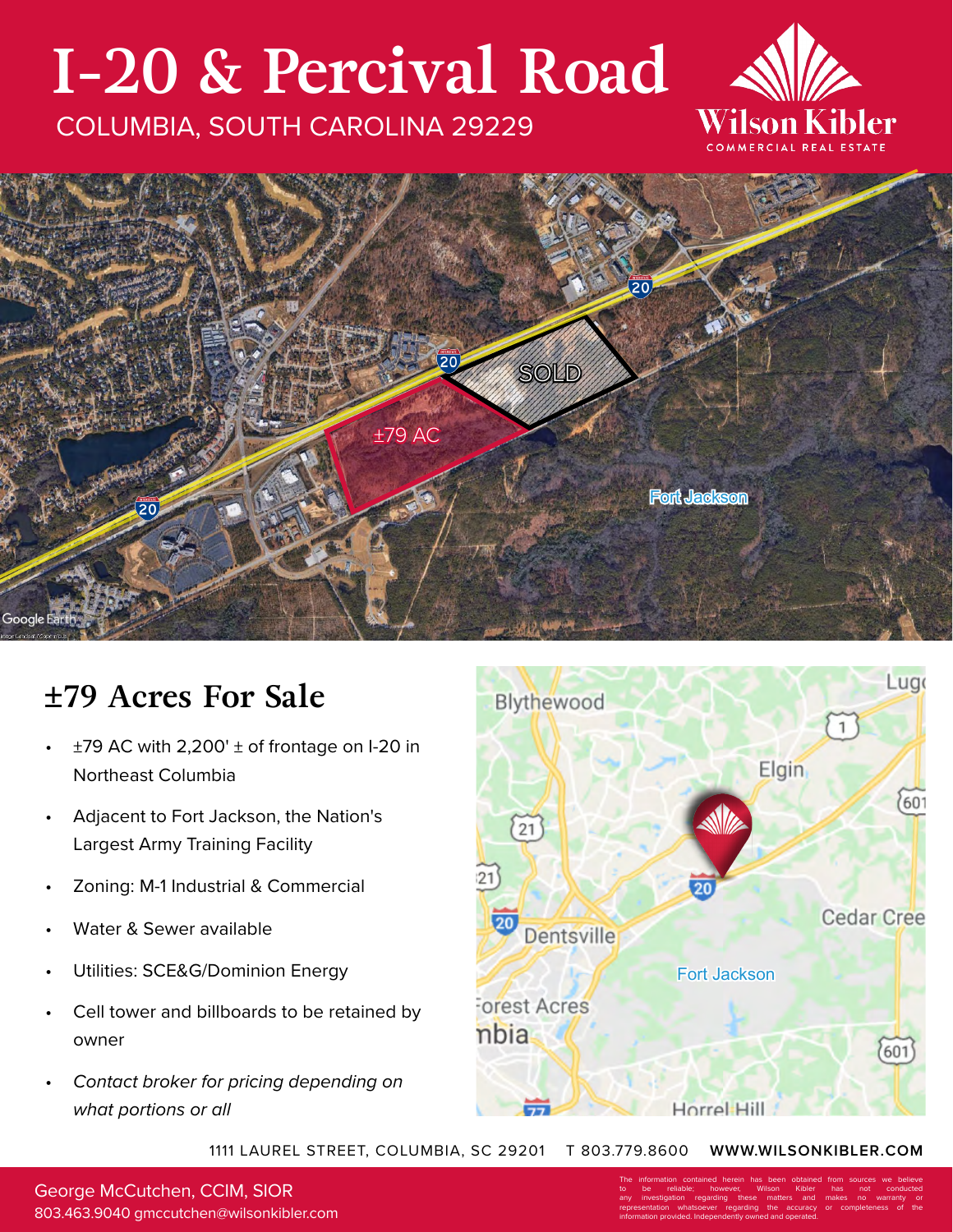## **I-20 & Percival Road**

COLUMBIA, SOUTH CAROLINA 29229



### NEARBY ATTRACTIONS



#### 1111 LAUREL STREET, COLUMBIA, SC 29201 T 803.779.8600 **WWW.WILSONKIBLER.COM**

George McCutchen, CCIM, SIOR 803.463.9040 gmccutchen@wilsonkibler.com The information contained herein has been obtained from sources we believe to be reliable; however, Wilson Kibler has not conducted any investigation regarding these matters and makes no warranty or representation whatsoever regarding the accuracy or completeness of the information provided. Independently owned and operated.